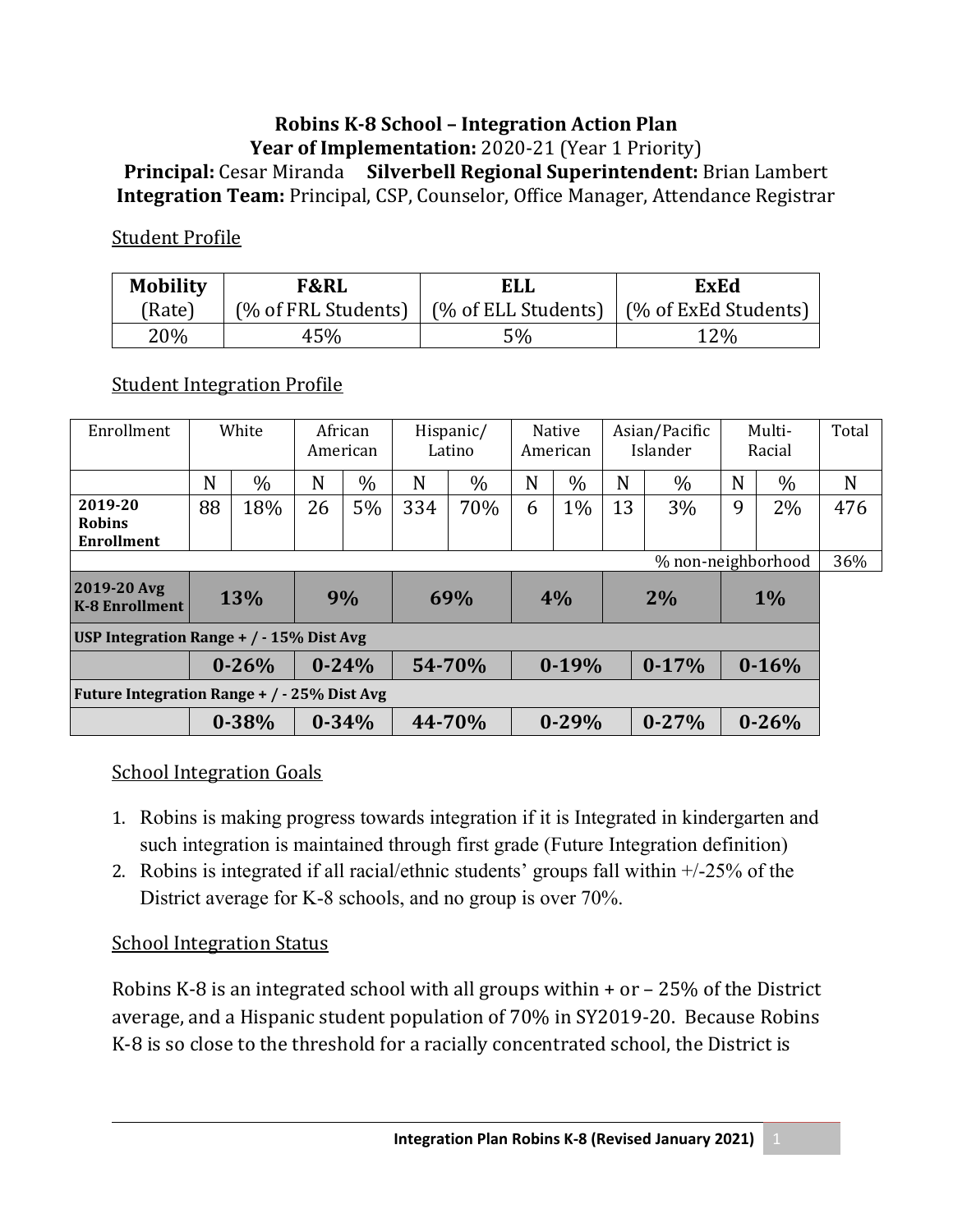treating it as a Year 1 priority school to continue to focus on integration and the benefits of an integrated school.

## **A. Targeted Population(s); Recruitable Students**

Targeted Population: Non-Hispanic

Targeted Recruitment Goal: Additional non-Hispanic Students

Targeted recruitment zone: To the east of Robins lies a census tract with 30 or more recruitable Hispanic students in grades K-4. There are no similar census tracts in the vicinity with recruitable Hispanic students in grades 5-8. Robins is also surrounded by mixed Hispanic and white student zones.

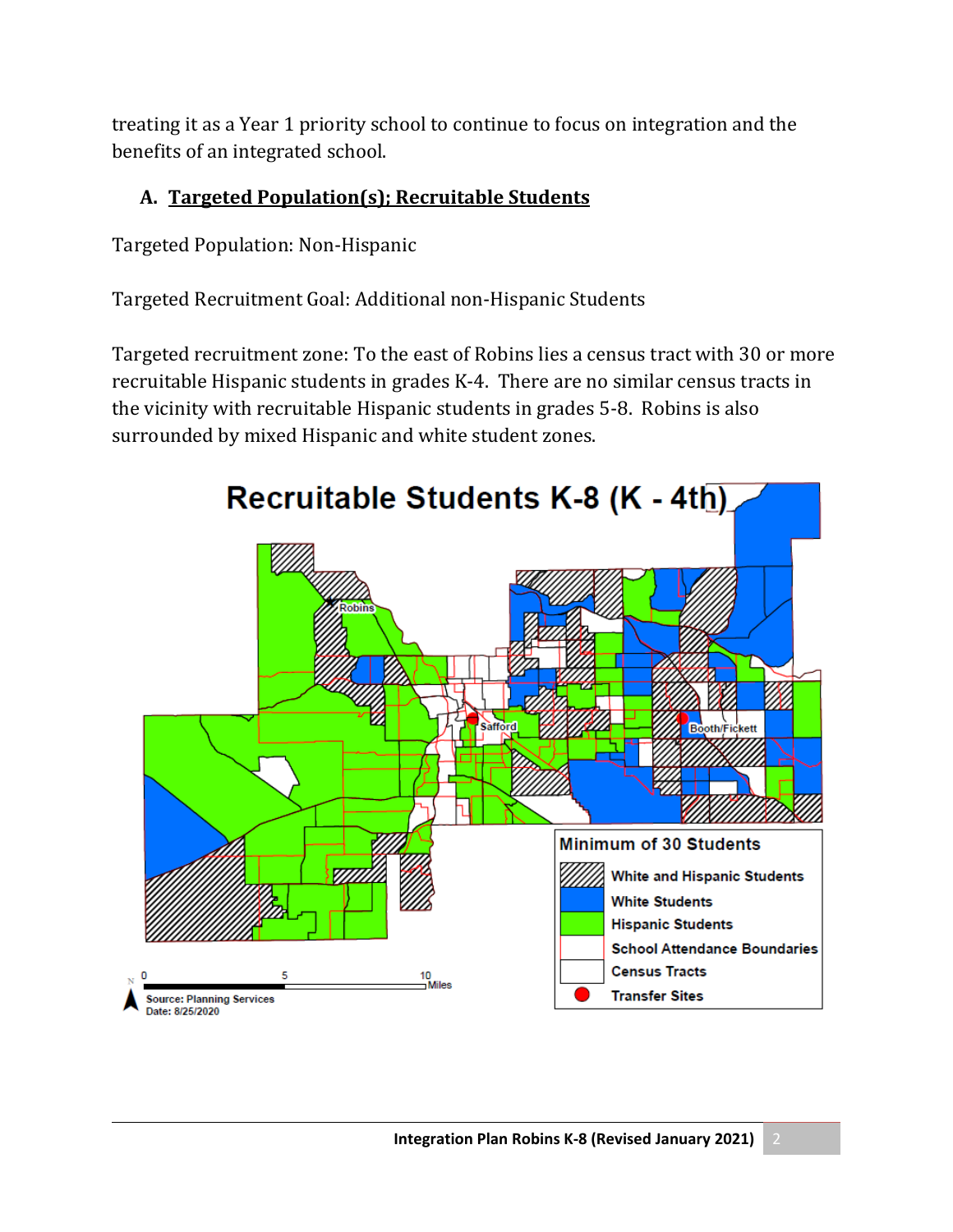

### **B.** Transportation

### 1. Assessment

#### Existing Services

Robins currently runs seven regular afternoon routes for 207 routed students, and five morning routes with fewer students routed in the morning through TUSD routes (see contracted services below). Robins runs no exceptional ed routes or late activity buses. Robins does not assign any students to public transportation. There are no contracted routes to supplement the TUSD routes. Robins does not currently utilize an express shuttle. Robins is not a transfer site and is not part of the transfer system.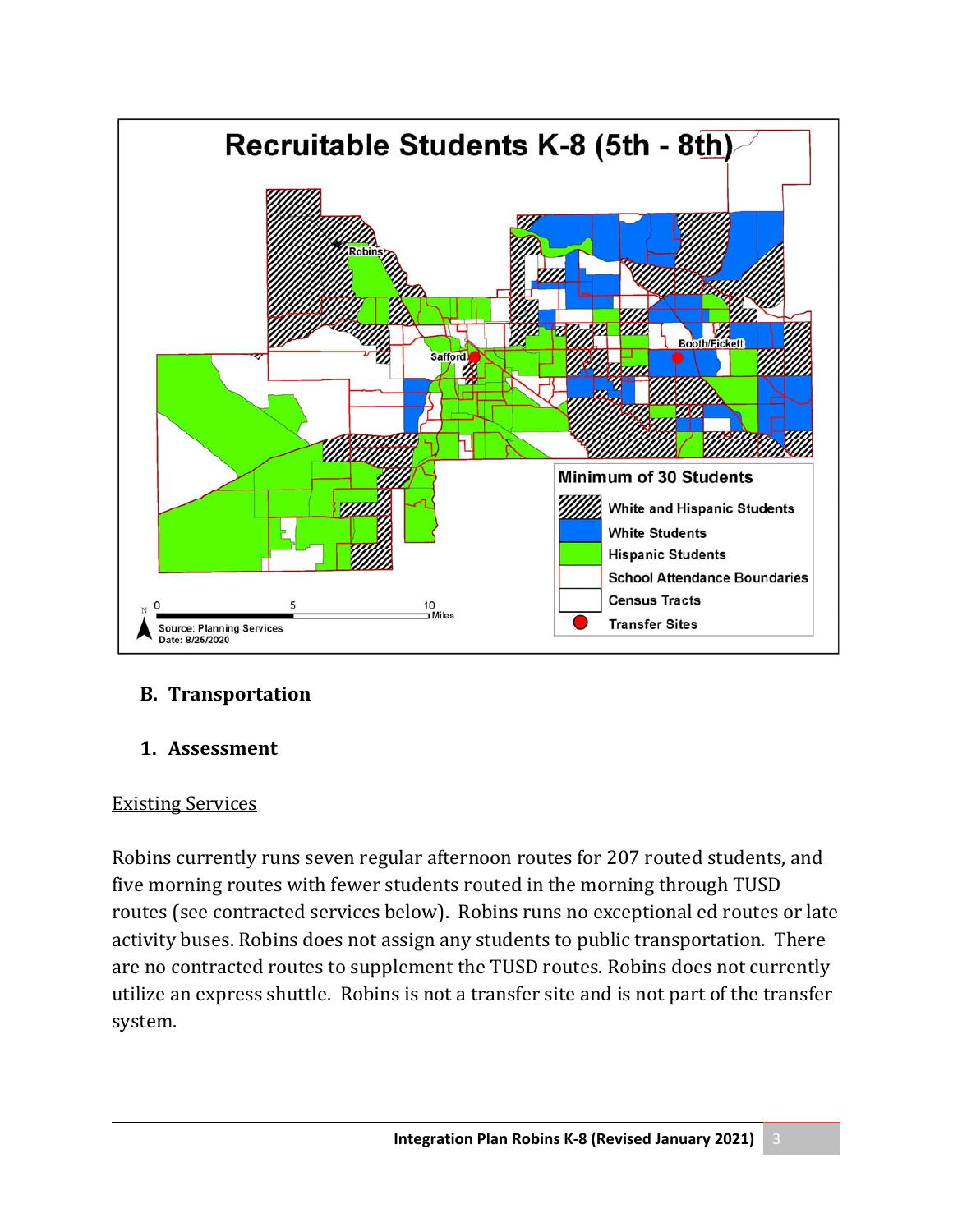## Needs Based on New Priorities; Service Gaps

Robins needs incentive routes, express shuttles, or both from an incentive zone or zones with 30 or more non-Hispanic students

# **2. Strategies**

For SY2021-22 (to begin promotion in the fall of 2020), the District will add one incentive route to serve an incentive stop in the incentive zone to the southeast of Robins that is identified as having more than 30 recruitable white students. Robins will continue to promote its regular bus routes that serve the immediate areas surrounding Robins that have 30 or more recruitable white and Hispanic students.

# **3. Monitoring Ridership and Evaluating Effectiveness**

Student Ridership is a student-tracking software module that enables TUSD's transportation department to monitor student card scans on and off the bus, offering real-time data to help improve planning decisions about the required size of the bus, to analyze opportunities for stop consolidation, and to identify ridership trends. The District will use the Ridership Monitor, part of the Student Ridership module, to monitor the race/ethnicity of students utilizing incentive transportation to Robins to determine if the route is operating to further improve integration. Ridership will be analyzed on a quarterly basis to determine the effectiveness of the route. Ridership report/findings will be provided to the DSA and evaluated by CSA on a quarterly basis.

## **4. Budget**

There is no additional cost to adding the incentive route to Robins as the District will utilize existing resources and routes.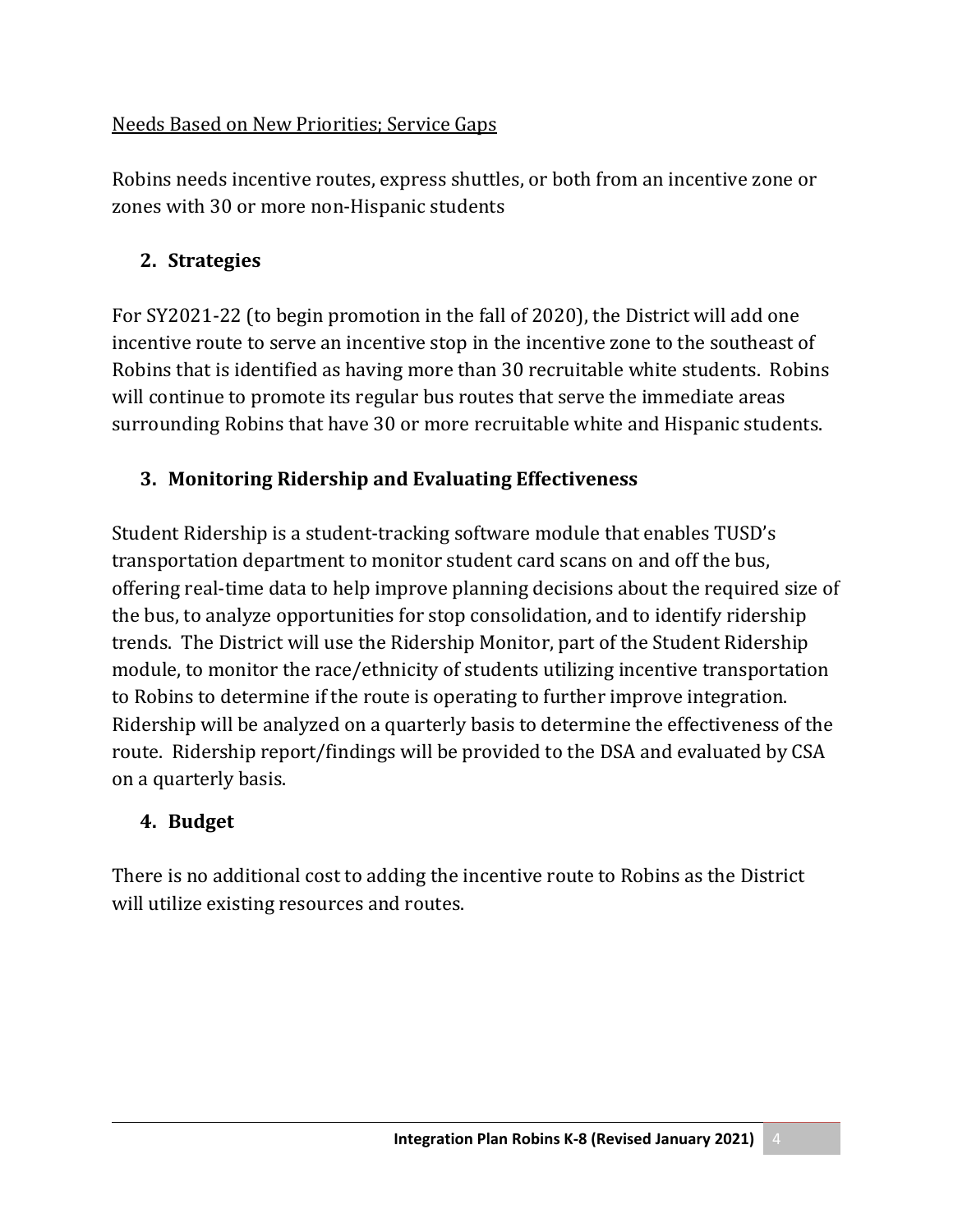# **C. Marketing, Outreach, and Recruitment Strategies**

# **1. Foundation**

The foundation for Robins' marketing, outreach, and recruitment strategies is TUSD's districtwide "Knowledge Changes Everything" campaign (KCE). KCE is an ongoing campaign that celebrates the power of diversity, seeks to educate parents and students about the research-based benefits of learning from each other, and encouraging parents to consider these benefits for their student when making decisions about where to enroll their child.

Research reveals that racially diverse schools benefit students in multiple ways:

- Improved cognitive skills, critical thinking, and problem solving
- Increased ability to work with others from diverse cultures
- Improved test scores
- Wide-ranging educational success, including higher graduation rates
- Learning environments that develop students' "funds of knowledge"

Robins marketing and outreach will focus on highlighting the student benefits of attending an integrated school, and also its Opening Minds through the Arts (OMA) Gold school status. The OMA program integrates music, math, reading, writing and the arts to provide a consistent, quality education to all students; Robins students play a musical instrument for four years as part of their arts education. Robins also places a special emphasis on literacy, with small group instruction and before- and after-school tutoring as needed.

# **2. Professional Learning**

At Robins, all administrative staff, office staff, and any other relevant staff members took the online student assignment training to understand the benefits of an integrated education. In the fall of 2020, prior to the start of the priority enrollment window for SY2021-22, Robins' staff will participate in a targeted professional learning with the Director of Student Assignment and members of the Coordinated Student Assignment committee to review the training, engage in real-life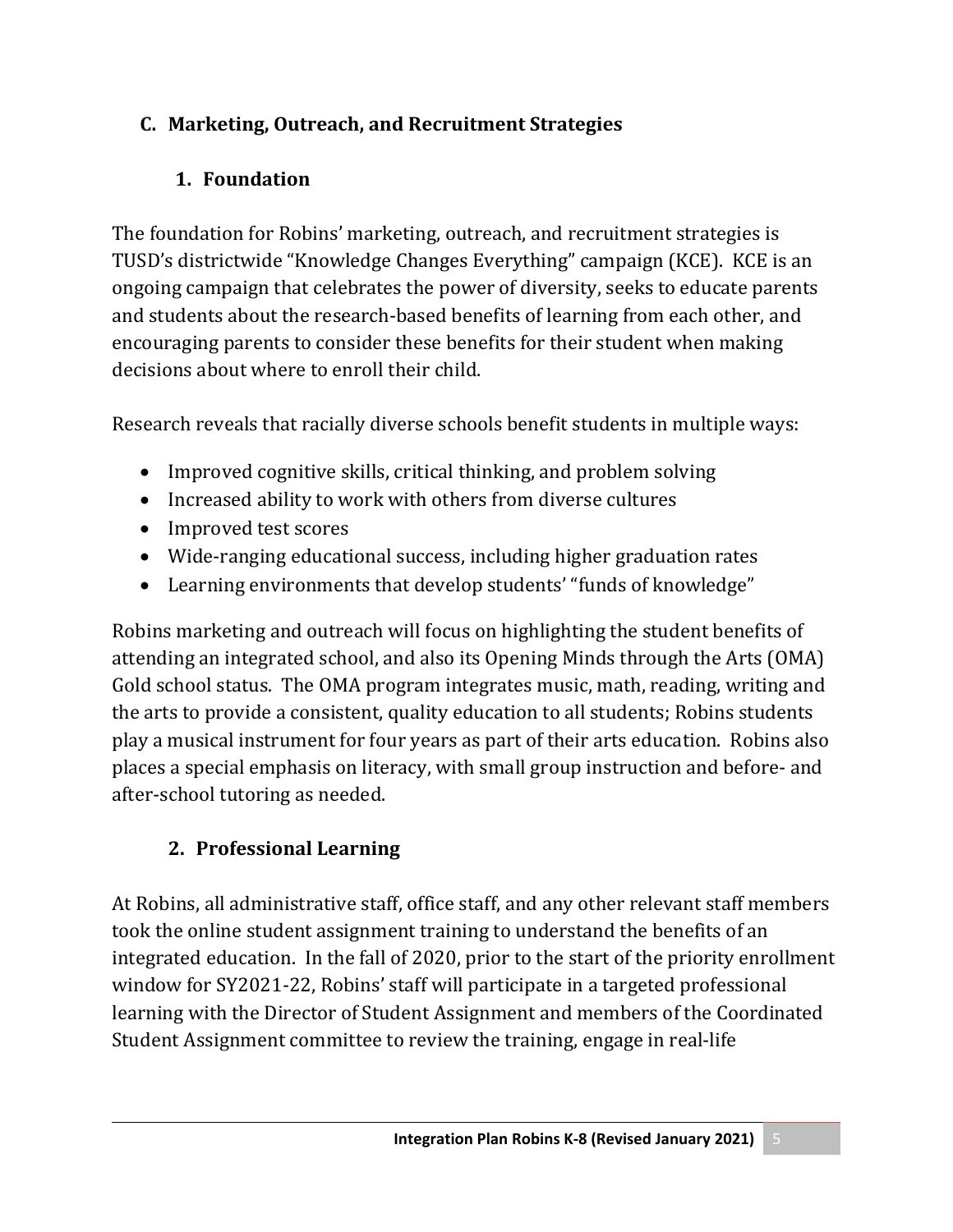recruitment scenarios, and delve deeper into the planning and preparation for Robins's strategies for the forthcoming enrollment period.

# **3. Strategies**

Robins' integration team will lead efforts to host multiple opportunities for family engagement and parent interaction to promote recruitment of new students. Robins will continue to host a kindergarten parent welcome night for new families, and a middle school parent welcome night. Both are specifically designed to target entry-level students in kindergarten and sixth grade. Robins will continue to promote scheduled parent workshops, and to participate in district recruitment events including Play Performance, School Choice Fairs, and the Kinder Welcome at Brichta Early Learning Center.

Robins staff will highlight its educational opportunities by hosting a STEAM night, literacy night, and through its PTO-sponsored Peter Piper Pizza family event supported by presence of School Community Services support staff. Robins will also promote its Camp Cooper middle school event to prospective sixth graders, its GLOW Dance event, and its Night at the Museum family event.

# **4. Monitoring and Evaluating Effectiveness**

Robins will submit a monthly report to the CSA by the  $10<sup>th</sup>$  of each month (first report due October 10). The Director of Student Assignment (DSA) and the coordinated student assignment (CSA) committee will review monthly reports and, where necessary, will meet with the Robins Integration Team for follow-up. The DSA/CSA will monitor plan implementation from October through June.

In January, the DSA/CSA will begin evaluating the effectiveness of the plan by analyzing the race-ethnicity of students who have submitted applications to Robins. Each year in June, the DSA/CSA will submit a report to the Superintendent and Assistant Superintendents detailing the implementation status and outcomes for all non-magnet integration plans through the end of the school year.

By September 1, 2021, after the 10<sup>th</sup> day enrollment data has been released and analyzed, the DSA/CSA will submit a supplemental report on outcomes and